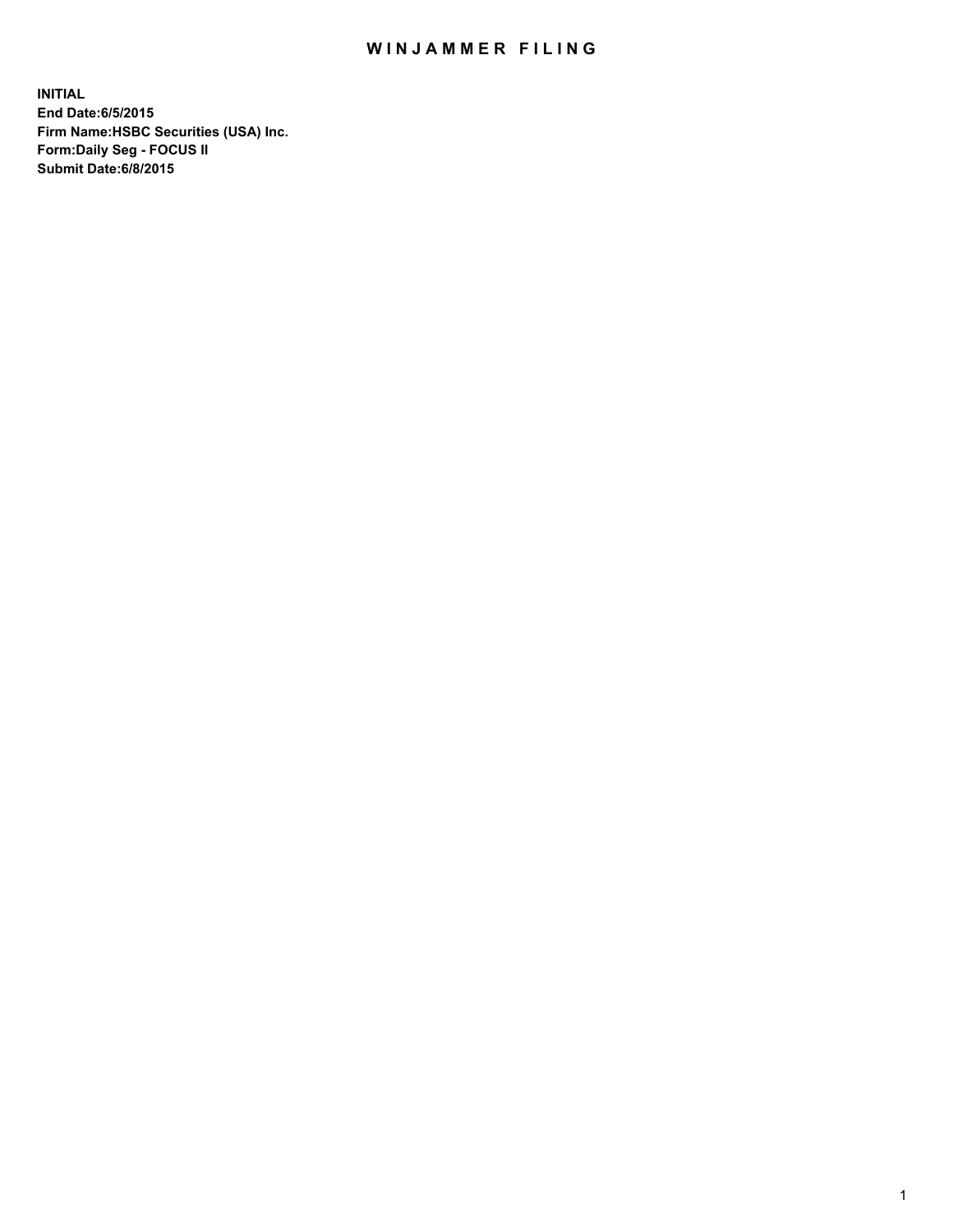## **INITIAL End Date:6/5/2015 Firm Name:HSBC Securities (USA) Inc. Form:Daily Seg - FOCUS II Submit Date:6/8/2015 Daily Segregation - Cover Page**

| Name of Company<br><b>Contact Name</b><br><b>Contact Phone Number</b><br><b>Contact Email Address</b>                                                                                                                                                                                                                         | <b>HSBC Securities (USA) Inc.</b><br>Steven richardson<br>212-525-6445<br>steven.richardson@us.hsbc.com |
|-------------------------------------------------------------------------------------------------------------------------------------------------------------------------------------------------------------------------------------------------------------------------------------------------------------------------------|---------------------------------------------------------------------------------------------------------|
| FCM's Customer Segregated Funds Residual Interest Target (choose one):<br>a. Minimum dollar amount: ; or<br>b. Minimum percentage of customer segregated funds required:% ; or<br>c. Dollar amount range between: and; or<br>d. Percentage range of customer segregated funds required between: % and %.                      | 50,000,000<br>00<br>0 <sub>0</sub>                                                                      |
| FCM's Customer Secured Amount Funds Residual Interest Target (choose one):<br>a. Minimum dollar amount: ; or<br>b. Minimum percentage of customer secured funds required:%; or<br>c. Dollar amount range between: and; or<br>d. Percentage range of customer secured funds required between:% and%.                           | 10,000,000<br>0 <sub>0</sub><br>0 <sub>0</sub>                                                          |
| FCM's Cleared Swaps Customer Collateral Residual Interest Target (choose one):<br>a. Minimum dollar amount: ; or<br>b. Minimum percentage of cleared swaps customer collateral required:%; or<br>c. Dollar amount range between: and; or<br>d. Percentage range of cleared swaps customer collateral required between:% and%. | 70,000,000<br>0 <sub>0</sub><br>00                                                                      |

Attach supporting documents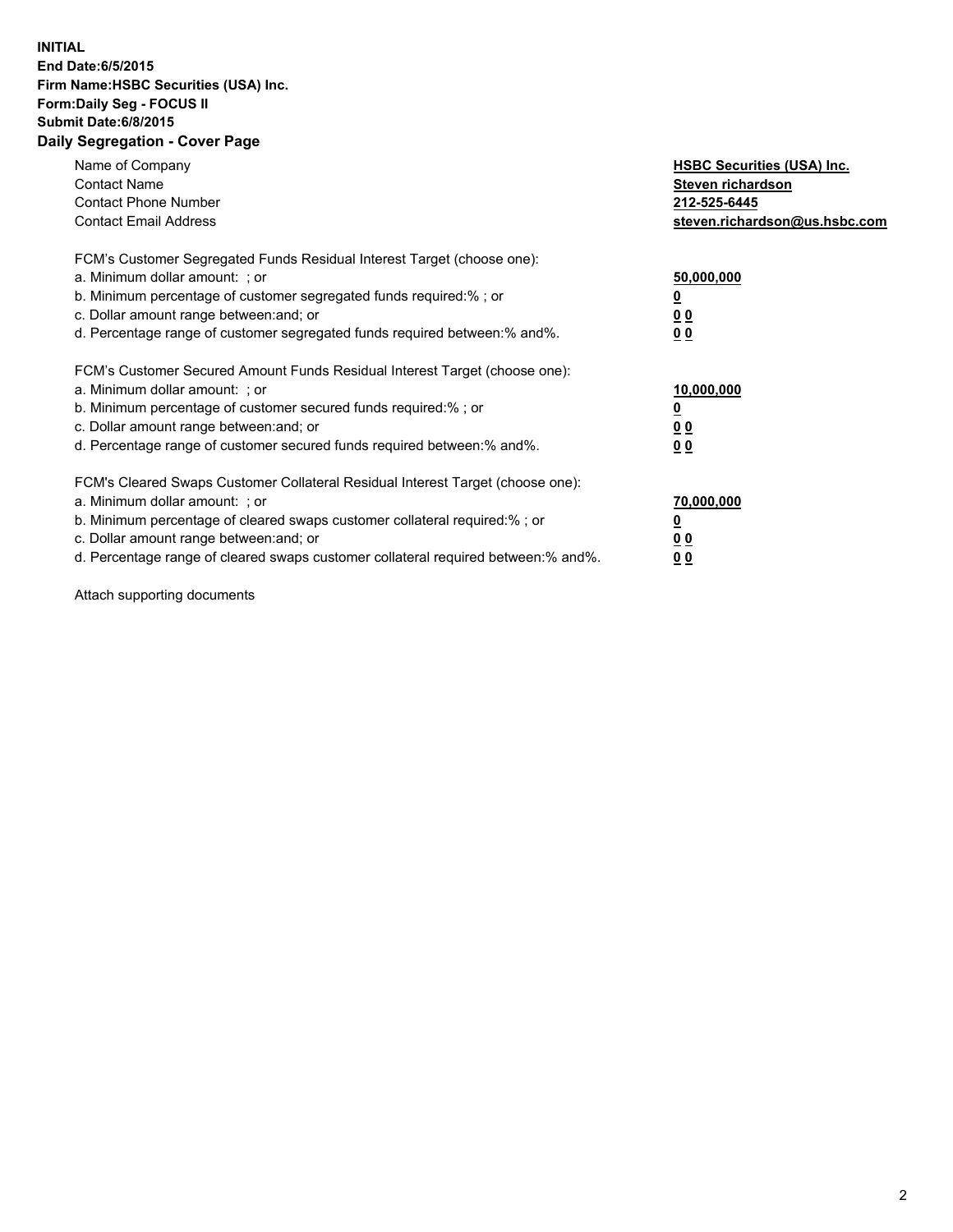**INITIAL End Date:6/5/2015 Firm Name:HSBC Securities (USA) Inc. Form:Daily Seg - FOCUS II Submit Date:6/8/2015 Daily Segregation - Secured Amounts** Foreign Futures and Foreign Options Secured Amounts Amount required to be set aside pursuant to law, rule or regulation of a foreign government or a rule of a self-regulatory organization authorized thereunder **0** [7305] 1. Net ledger balance - Foreign Futures and Foreign Option Trading - All Customers A. Cash **57,695,789** [7315] B. Securities (at market) **30,895,124** [7317] 2. Net unrealized profit (loss) in open futures contracts traded on a foreign board of trade **1,152,497** [7325] 3. Exchange traded options a. Market value of open option contracts purchased on a foreign board of trade **0** [7335] b. Market value of open contracts granted (sold) on a foreign board of trade **0** [7337] 4. Net equity (deficit) (add lines 1. 2. and 3.) **89,743,410** [7345] 5. Account liquidating to a deficit and account with a debit balances - gross amount **1,509,263** [7351] Less: amount offset by customer owned securities **-1,509,263** [7352] **0** [7354] 6. Amount required to be set aside as the secured amount - Net Liquidating Equity Method (add lines 4 and 5) **89,743,410** [7355] 7. Greater of amount required to be set aside pursuant to foreign jurisdiction (above) or line 6. **89,743,410** [7360] FUNDS DEPOSITED IN SEPARATE REGULATION 30.7 ACCOUNTS 1. Cash in banks A. Banks located in the United States **31,039,476** [7500] B. Other banks qualified under Regulation 30.7 **0** [7520] **31,039,476** [7530] 2. Securities A. In safekeeping with banks located in the United States **30,895,124** [7540] B. In safekeeping with other banks qualified under Regulation 30.7 **0** [7560] **30,895,124** [7570] 3. Equities with registered futures commission merchants A. Cash **0** [7580] B. Securities **0** [7590] C. Unrealized gain (loss) on open futures contracts **0** [7600] D. Value of long option contracts **0** [7610] E. Value of short option contracts **0** [7615] **0** [7620] 4. Amounts held by clearing organizations of foreign boards of trade A. Cash **0** [7640] B. Securities **0** [7650] C. Amount due to (from) clearing organization - daily variation **0** [7660] D. Value of long option contracts **0** [7670] E. Value of short option contracts **0** [7675] **0** [7680] 5. Amounts held by members of foreign boards of trade A. Cash **50,604,224** [7700] B. Securities **0** [7710] C. Unrealized gain (loss) on open futures contracts **1,152,497** [7720] D. Value of long option contracts **0** [7730] E. Value of short option contracts **0** [7735] **51,756,721** [7740] 6. Amounts with other depositories designated by a foreign board of trade **0** [7760] 7. Segregated funds on hand **0** [7765] 8. Total funds in separate section 30.7 accounts **113,691,321** [7770] 9. Excess (deficiency) Set Aside for Secured Amount (subtract line 7 Secured Statement Page 1 from Line 8) **23,947,911** [7380] 10. Management Target Amount for Excess funds in separate section 30.7 accounts **10,000,000** [7780] 11. Excess (deficiency) funds in separate 30.7 accounts over (under) Management Target **13,947,911** [7785]

3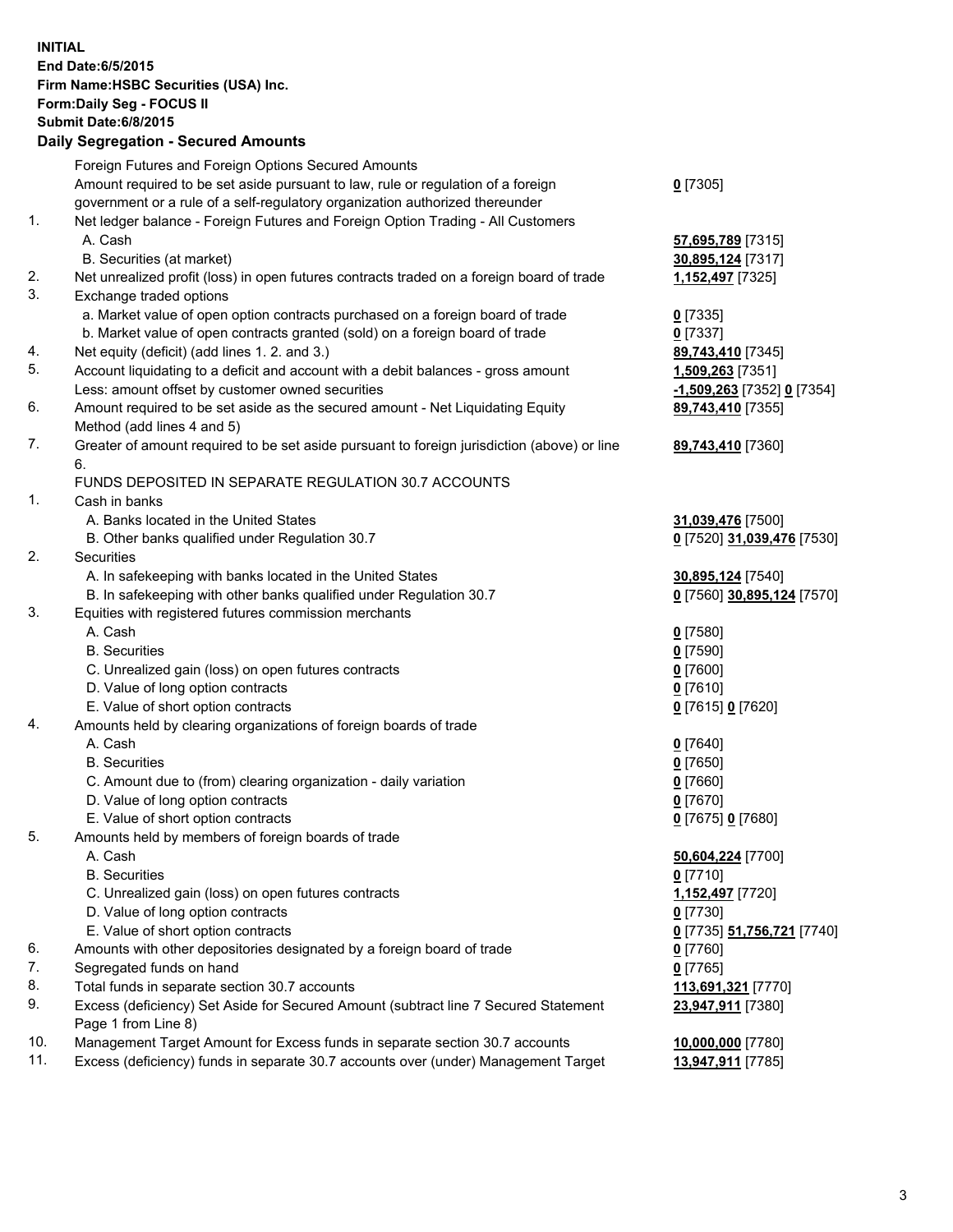| <b>INITIAL</b>                            |                                                                                     |                                |  |  |  |  |
|-------------------------------------------|-------------------------------------------------------------------------------------|--------------------------------|--|--|--|--|
| End Date: 6/5/2015                        |                                                                                     |                                |  |  |  |  |
|                                           | Firm Name: HSBC Securities (USA) Inc.                                               |                                |  |  |  |  |
| Form: Daily Seg - FOCUS II                |                                                                                     |                                |  |  |  |  |
| <b>Submit Date:6/8/2015</b>               |                                                                                     |                                |  |  |  |  |
| Daily Segregation - Segregation Statement |                                                                                     |                                |  |  |  |  |
|                                           | SEGREGATION REQUIREMENTS(Section 4d(2) of the CEAct)                                |                                |  |  |  |  |
| 1.                                        | Net ledger balance                                                                  |                                |  |  |  |  |
|                                           | A. Cash                                                                             | 85,905,284 [7010]              |  |  |  |  |
|                                           | B. Securities (at market)                                                           | 651,233,710 [7020]             |  |  |  |  |
| 2.                                        | Net unrealized profit (loss) in open futures contracts traded on a contract market  | 223,780,861 [7030]             |  |  |  |  |
| 3.                                        | Exchange traded options                                                             |                                |  |  |  |  |
|                                           | A. Add market value of open option contracts purchased on a contract market         | 101,905,515 [7032]             |  |  |  |  |
|                                           | B. Deduct market value of open option contracts granted (sold) on a contract market | 4,427,385 [7033]               |  |  |  |  |
| 4.                                        | Net equity (deficit) (add lines 1, 2 and 3)                                         | 1,058,397,985 [7040]           |  |  |  |  |
| 5.                                        | Accounts liquidating to a deficit and accounts with                                 |                                |  |  |  |  |
|                                           | debit balances - gross amount                                                       | 4,384,159 [7045]               |  |  |  |  |
|                                           | Less: amount offset by customer securities                                          | -4,377,755 [7047] 6,404 [7050] |  |  |  |  |
| 6.                                        | Amount required to be segregated (add lines 4 and 5)                                | 1,058,404,389 [7060]           |  |  |  |  |
|                                           | FUNDS IN SEGREGATED ACCOUNTS                                                        |                                |  |  |  |  |
| 7.                                        | Deposited in segregated funds bank accounts                                         |                                |  |  |  |  |
|                                           | A. Cash                                                                             | 12,571,613 [7070]              |  |  |  |  |
|                                           | B. Securities representing investments of customers' funds (at market)              | $0$ [7080]                     |  |  |  |  |
|                                           | C. Securities held for particular customers or option customers in lieu of cash (at | 190,859,289 [7090]             |  |  |  |  |
|                                           | market)                                                                             |                                |  |  |  |  |
| 8.                                        | Margins on deposit with derivatives clearing organizations of contract markets      |                                |  |  |  |  |
|                                           | A. Cash                                                                             | 246,447,975 [7100]             |  |  |  |  |
|                                           | B. Securities representing investments of customers' funds (at market)              | 111,202,103 [7110]             |  |  |  |  |
|                                           | C. Securities held for particular customers or option customers in lieu of cash (at | 460,374,421 [7120]             |  |  |  |  |
|                                           | market)                                                                             |                                |  |  |  |  |
| 9.                                        | Net settlement from (to) derivatives clearing organizations of contract markets     | 545,591 [7130]                 |  |  |  |  |
| 10.                                       | Exchange traded options                                                             |                                |  |  |  |  |
|                                           | A. Value of open long option contracts                                              | 101,905,515 [7132]             |  |  |  |  |
|                                           | B. Value of open short option contracts                                             | 4,427,385 [7133]               |  |  |  |  |
| 11.                                       | Net equities with other FCMs                                                        |                                |  |  |  |  |
|                                           | A. Net liquidating equity                                                           | 40,975,597 [7140]              |  |  |  |  |
|                                           | B. Securities representing investments of customers' funds (at market)              | 0 <sup>[7160]</sup>            |  |  |  |  |
|                                           | C. Securities held for particular customers or option customers in lieu of cash (at | $0$ [7170]                     |  |  |  |  |
|                                           | market)                                                                             |                                |  |  |  |  |
| 12.                                       | Segregated funds on hand                                                            | $0$ [7150]                     |  |  |  |  |
| 13.                                       | Total amount in segregation (add lines 7 through 12)                                | 1,160,454,719 [7180]           |  |  |  |  |
| 14.                                       | Excess (deficiency) funds in segregation (subtract line 6 from line 13)             | 102,050,330 [7190]             |  |  |  |  |
| 15.                                       | Management Target Amount for Excess funds in segregation                            | 50,000,000 [7194]              |  |  |  |  |

16. Excess (deficiency) funds in segregation over (under) Management Target Amount Excess

**52,050,330** [7198]